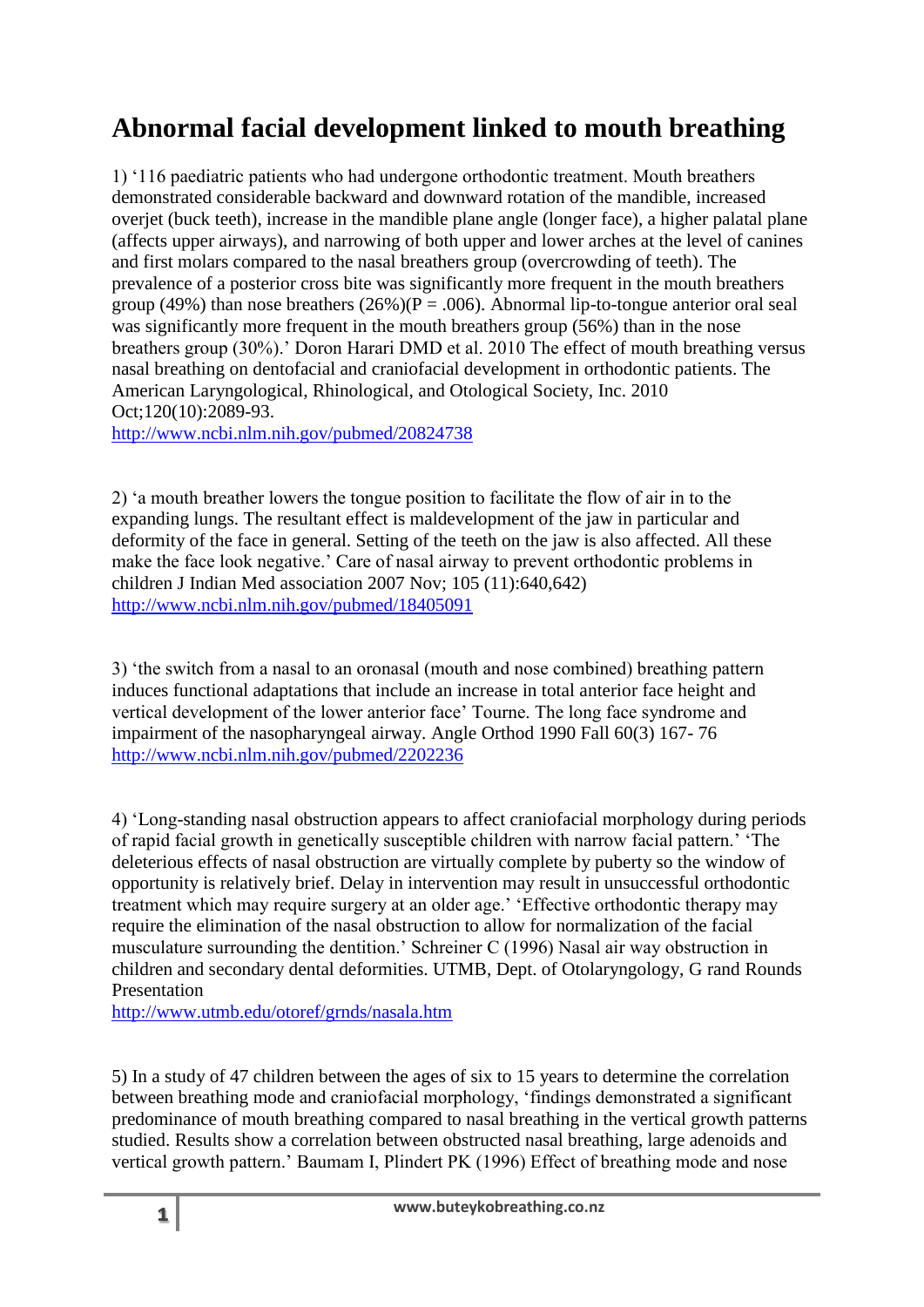ventilation on growth of the facial bones. HNO 44(5): 229-34 <http://www.ncbi.nlm.nih.gov/pubmed/8707626>

6) Children with obligate mouth-breathing due to nasal septum deviations show facial and dental anomalies in comparison to nose-breathing controls. Int J Pediatr Otorhinolaryngol. 2010 Oct;74(10):1180-3. Craniofacial growth in children with nasal septum deviation: a cephalometric comparative study. D'Ascanio L, Lancione C, Pompa G, Rebuffini E, Mansi N, Manzini M.

<http://www.ijporlonline.com/article/S0165-5876%2810%2900312-5/abstract>

7) A study of 73 children between the ages of three and six years concluded that 'mouth breathing can influence craniofacial and occlusal development early in childhood ' Mattar SE et al (2004) Skeletal and occlusal characteristics in mouth-breathing pre-school children. J Clin Pediatr Dent 28(4): 315-318

<http://www.ncbi.nlm.nih.gov/pubmed/15366619>

8) 'The main characteristics of the respiratory obstruction syndrome (blocked nose) are presence of hypertrophied tonsils or adenoids, mouth breathing, open bite, cross bite, excessive anterior face height, incompetent lip posture, excessive appearance of maxillary anterior teeth, narrow external nares and V-shaped maxillary arch.' Lopatiene K, Babarsk as A (2002) Malocclusion and upper airway obstruction. Medicina 38(3): 277-283 <http://www.ncbi.nlm.nih.gov/pubmed/12663102>

9) "Lack of growth affects the whole face and is associated with flat cheeks, unattractive lips, large noses, tired eyes, double chin, receding chins and sloping forehead, features that will be readily recognised when there is a pronounced crowding of teeth." (Mew JR C, 1986) <http://www.buteykoclinic.com/normal-cranio-facial-development.html>

10) The nose will seem larger, similar to that of a roman nose. The 'nose is more pronounced in an ideal occlusion but in the various malocclusions where the maxilla is underdeveloped it appears larger, although in fact it is smaller ' (Mew JR C, 1986). <http://www.buteykoclinic.com/normal-cranio-facial-development.html>

11) "Children whose mouth breathing is untreated may develop long, narrow faces, narrow mouths, high palatal vaults, dental malocclusion (crooked teeth), gummy smiles and many other unattractive facial features." General dentist: Mouth breathing: adverse effects on facial growth, health, academics and behaviour. Jefferson Y, 2010 Jan- Feb; 58 (1): 18-25 <http://www.ncbi.nlm.nih.gov/pubmed/20129889>

12) 'Clinical and cephalometric data of 207 children who presented for evaluation of tonsil and/or adenoid problems were evaluated. Specifically, a more open lip posture was associated with a more backwardly rotated face and larger lower facial height. Reduced sagittal airway size was associated with en bloc backward relocation of the maxilla and mandible.'